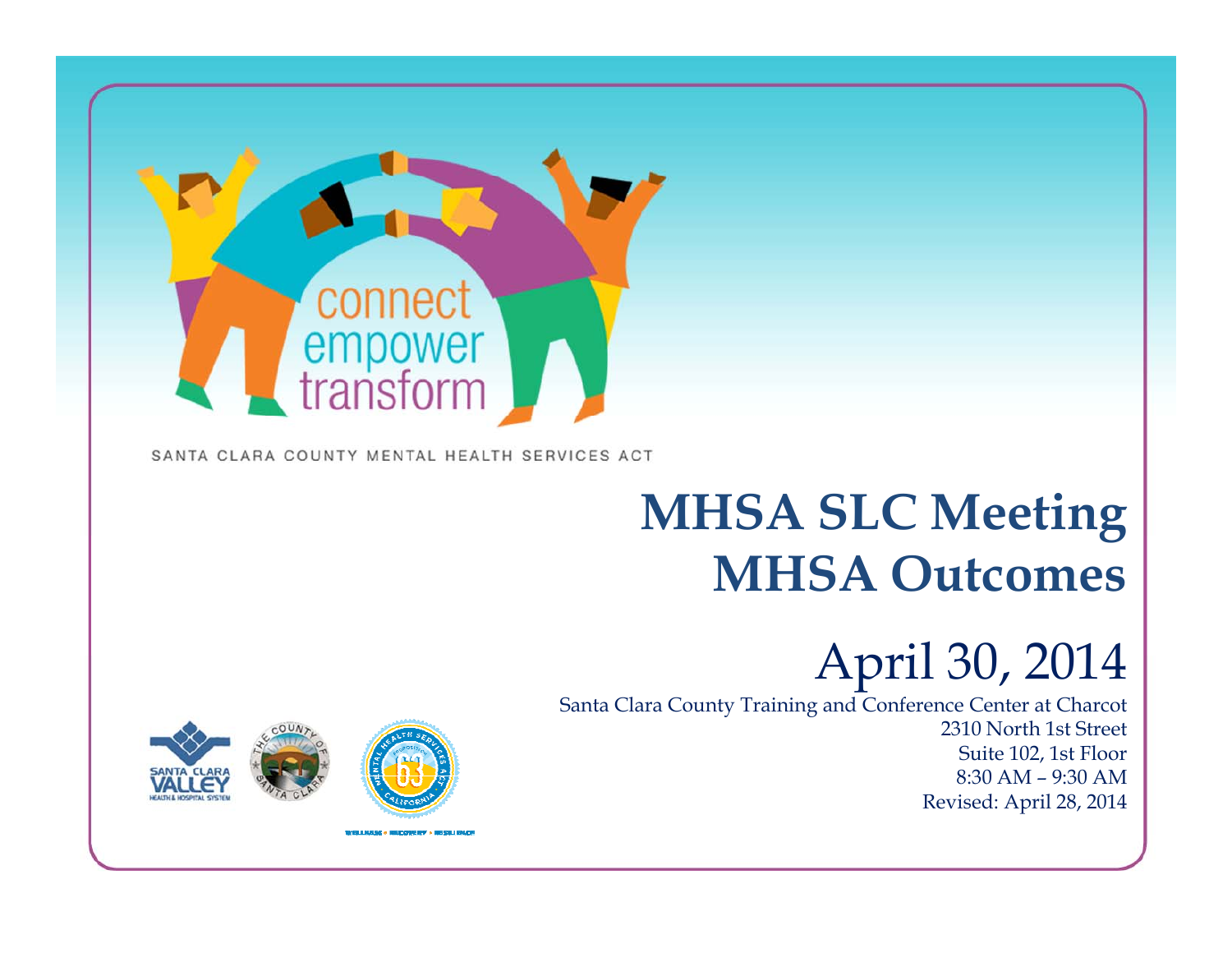## **Agenda**



- **I. Introductions** (5 mins)
- **II. Outcomes** (45 mins)
	- a.CMHDA MOQA Initiative
	- b. FY12 /13 County's FSP Program Report

#### **III. Comments/Questions** (10 mins)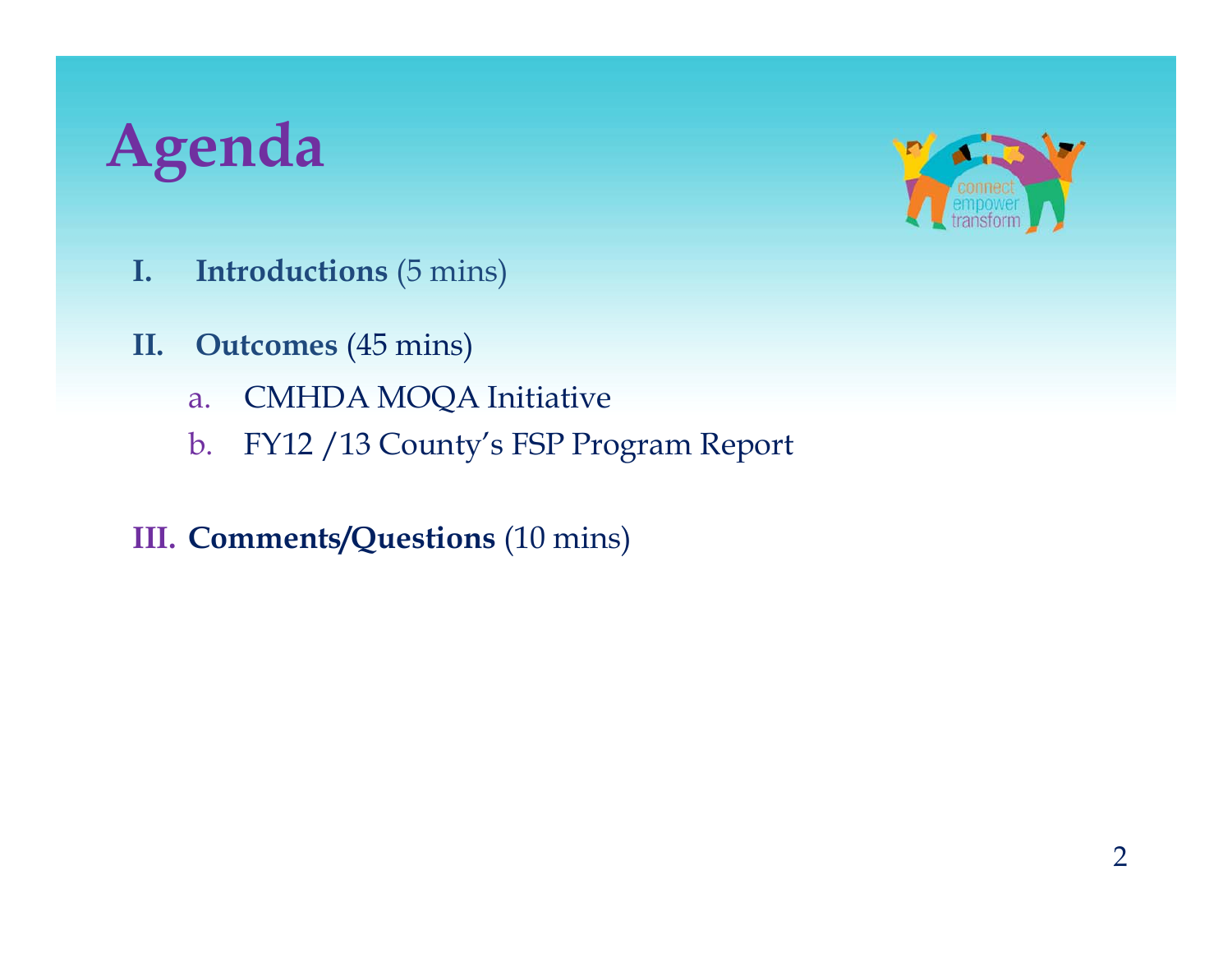#### **MO**



In November 2013, CMHDA launched the **Measures, Outcomes, Quality, and Assessment (MOQA)** initiative to:

- 1. demonstrate the value of behavioral health services to interested parties,
- 2. engage counties in quality-improvement-focused evaluation, and
- 3. evaluate and suggest efficiencies to the way data is collected and to whom it is reported.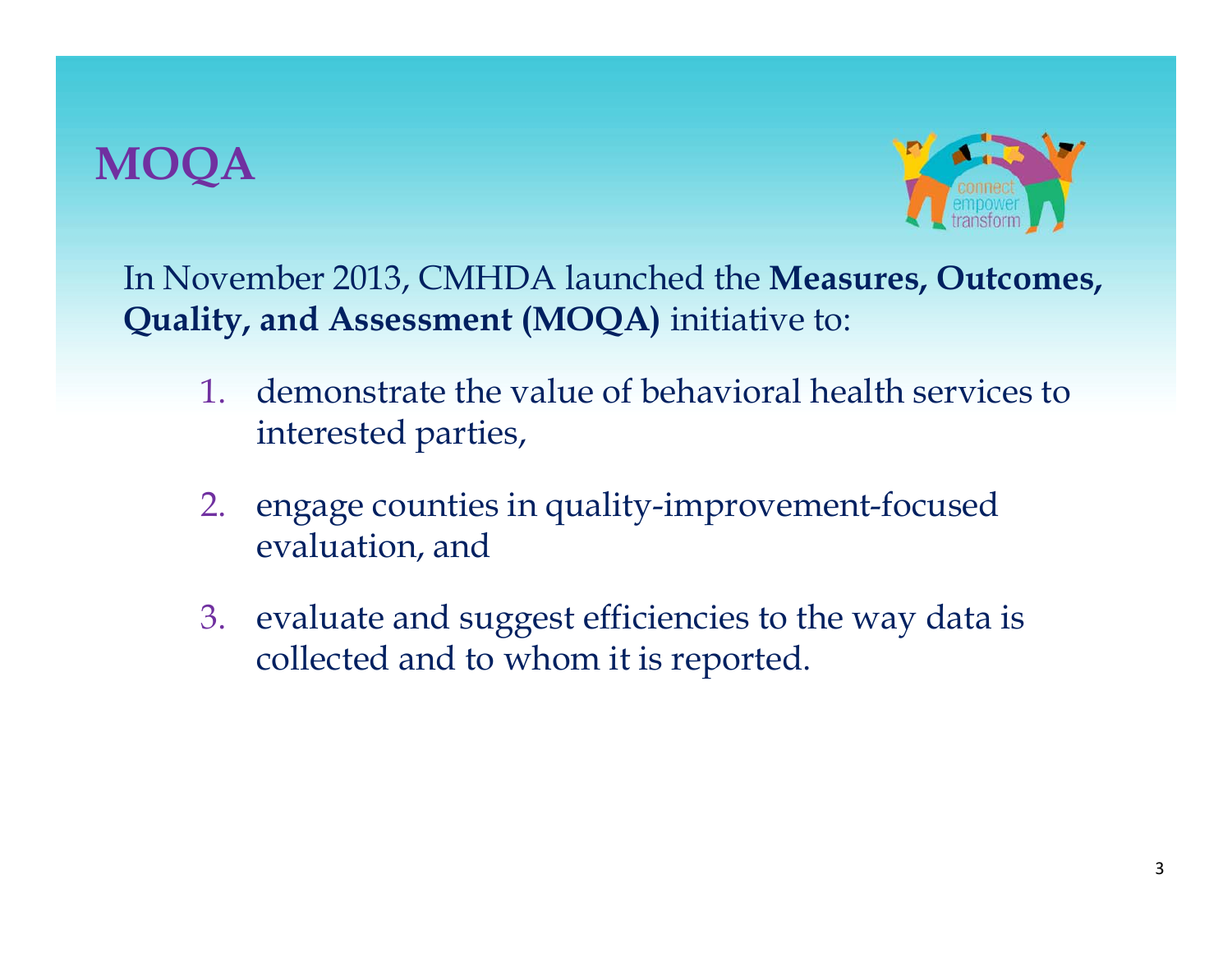#### **MOQA**



A survey of CA counties found reductions in the number of FSP participants in 2011 who experienced:

| Region              | <b>Superior</b> | Central | Bay Area <sup>*</sup> | <b>Los Angeles</b> | Southern | <b>Statewide</b> |
|---------------------|-----------------|---------|-----------------------|--------------------|----------|------------------|
| Homelessness        |                 |         |                       |                    |          |                  |
| Days Homeless       | 82%             | 74%     | 68%                   | 61%                | 68%      | 66%              |
| People Homeless     | 50%             | 60%     | 57%                   | 44%                | 70%      | 58%              |
| Hospitalization     |                 |         |                       |                    |          |                  |
| Days Hospitalized   | 48%             | 22%     | 11%                   | 41%                | 43%      | 35%              |
| People Hospitalized | 48%             | 29%     | 33%                   | 39%                | 43%      | 39%              |
| Incarceration       |                 |         |                       |                    |          |                  |
| Days in Jail        | 84%             | 63%     | 36%                   | 35%                | 55%      | 48%              |
| People Jailed       | 40%             | 46%     | 37%                   | 34%                | 55%      | 47%              |

\*Bay Area counties are Alameda, Berkeley City, Contra Costa, Marin, Monterey, Napa, San Benito, San Francisco, San Mateo, Santa Clara, Santa Cruz, Solano, and Sonoma.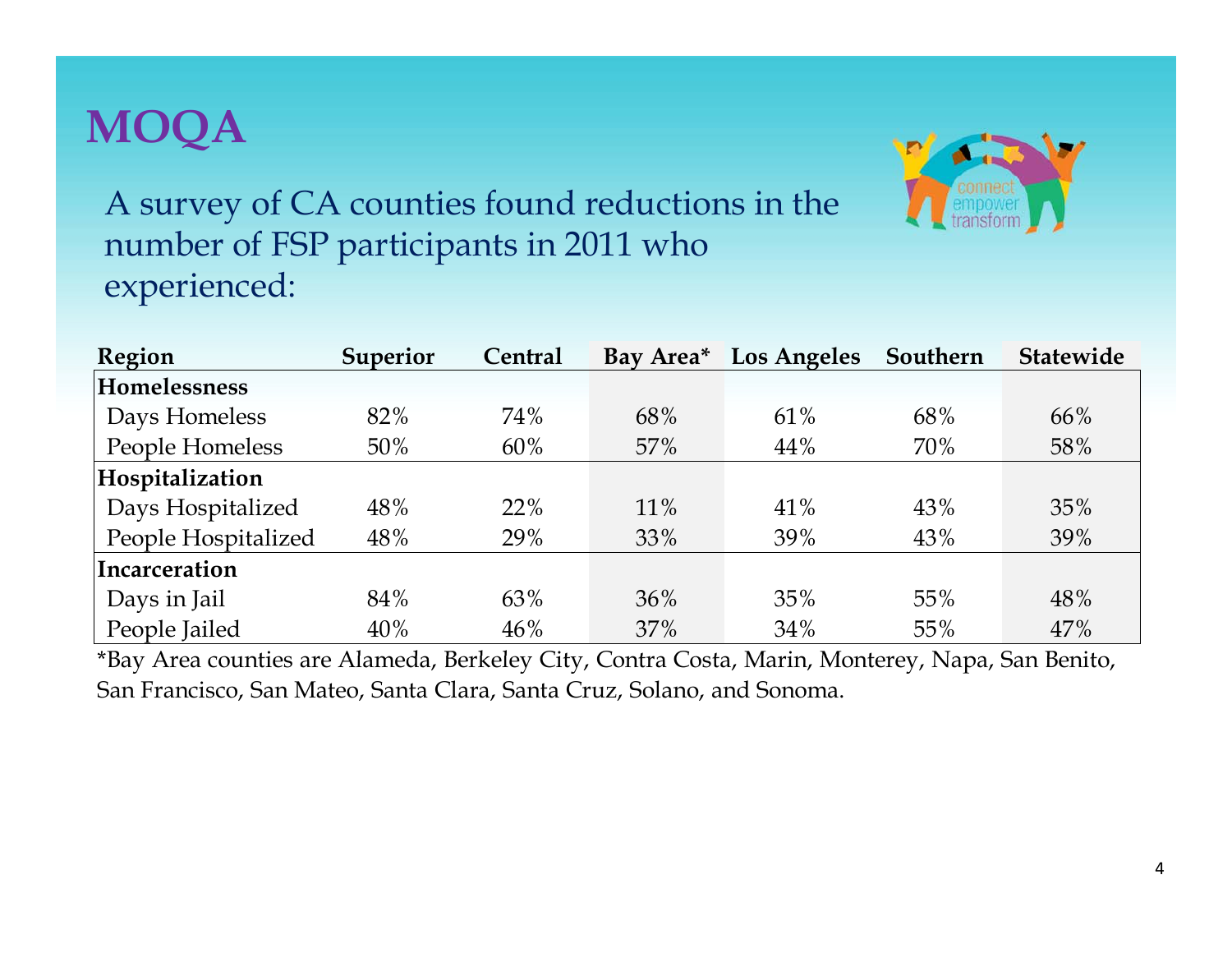### **County's Full Service Partnership (FSP) Number of Consumers Served**



|                    | <b>Contracted</b> |             |             |             |             |             |             |             |
|--------------------|-------------------|-------------|-------------|-------------|-------------|-------------|-------------|-------------|
| <b>FSP Program</b> | Capacity          | <b>FY07</b> | <b>FY08</b> | <b>FY09</b> | <b>FY10</b> | <b>FY11</b> | <b>FY12</b> | <b>FY13</b> |
| Child/Youth        | 60                | 18          | 38          | 78          | 94          | 110         | 116         | 194         |
| TAY*               | 70                | 19          | 44          | 76          | 109         | 120         | 120         | 144         |
| Adult              | 175               | 62          | 111         | 159         | 194         | 226         | 222         | 234         |
| <b>OA</b>          | 25                | 10          | 24          | 30          | 27          | 32          | 39          | 38          |
| CJS                | 210               | 45          | 179         | 235         | 242         | 237         | 271         | 287         |
| Total              | 540               | 154         | 396         | 578         | 666         | 725         | 768         | 897         |
| % Change           |                   | n/a         | 157%        | 46%         | 15%         | 9%          | 6%          | 17%         |

\*For FY14, # of TAY slots increased to 119.

ø.,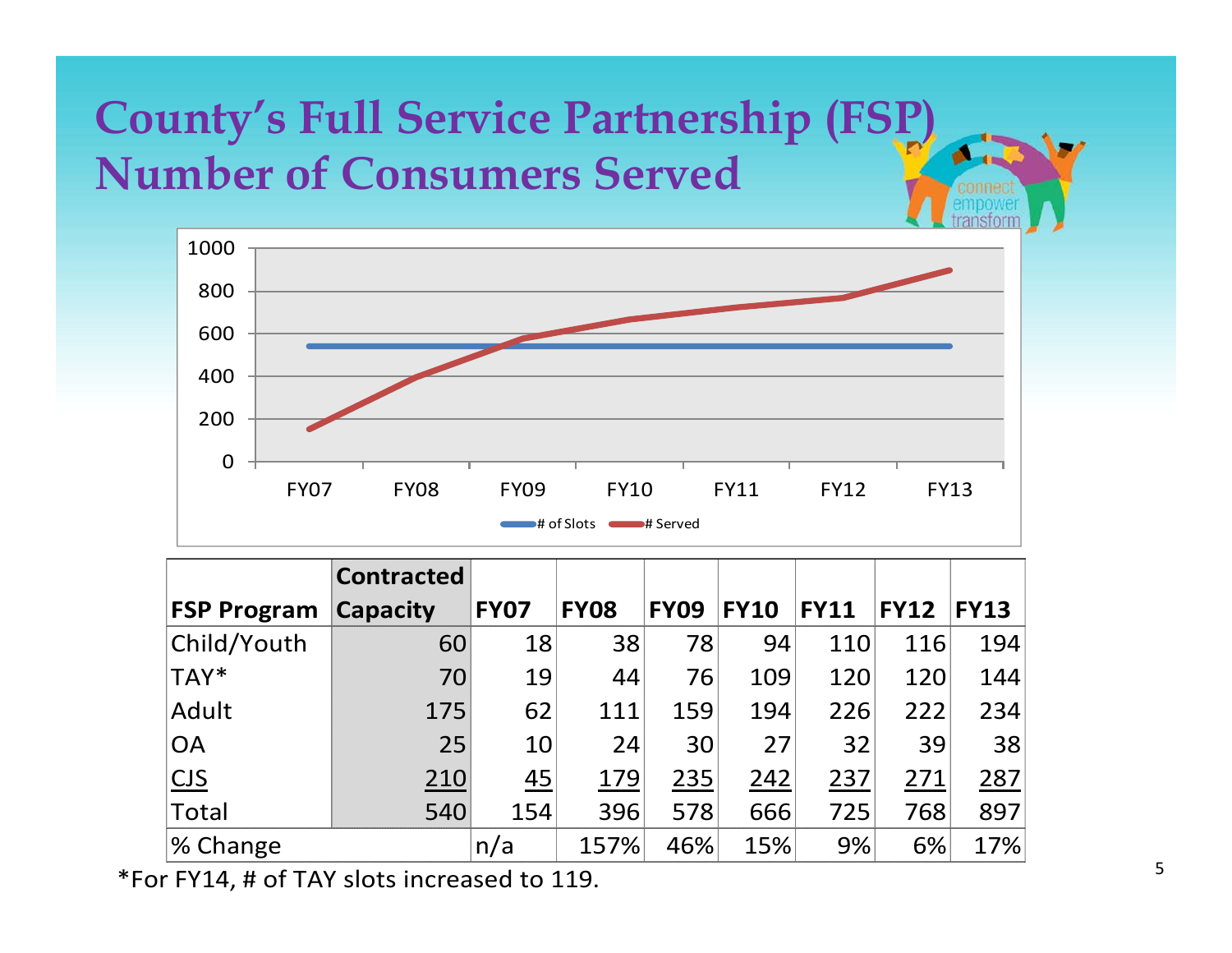#### **FSP R O i Report Overv iew**



**Overall Reduction in:** 

- $\bullet$ Emergency Psychiatric Services (EPS)
- $\bullet$ Psychiatric Hospital Admissions
- $\bullet$ Arrests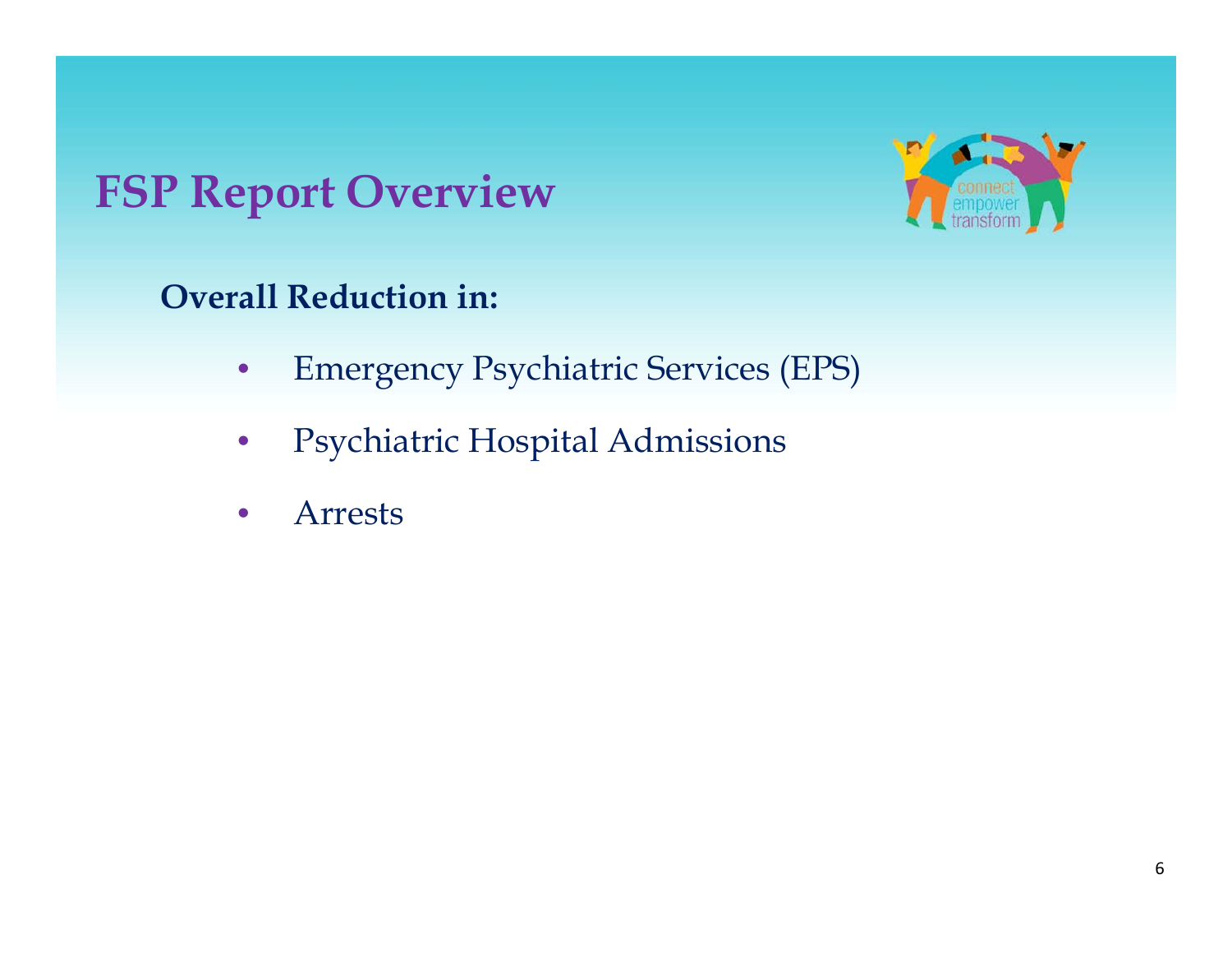#### **D C ll i Data Collection**



- $\bullet$  **Provider Site Data Reporting**
	- $\bullet$ **Updating Contracts**
	- $\bullet$ **Developing Benchmarks**
- $\bullet$  **Process Measures vs. Outcome Measures**
	- $\bullet$ **Monthly Admissions**
	- $\bullet$ **Time to Initial Appointment**
	- $\bullet$ **Number Served**
- $\bullet$ **Consumer Experience**
- $\bullet$ **Electronic Health Record and Data Warehouse**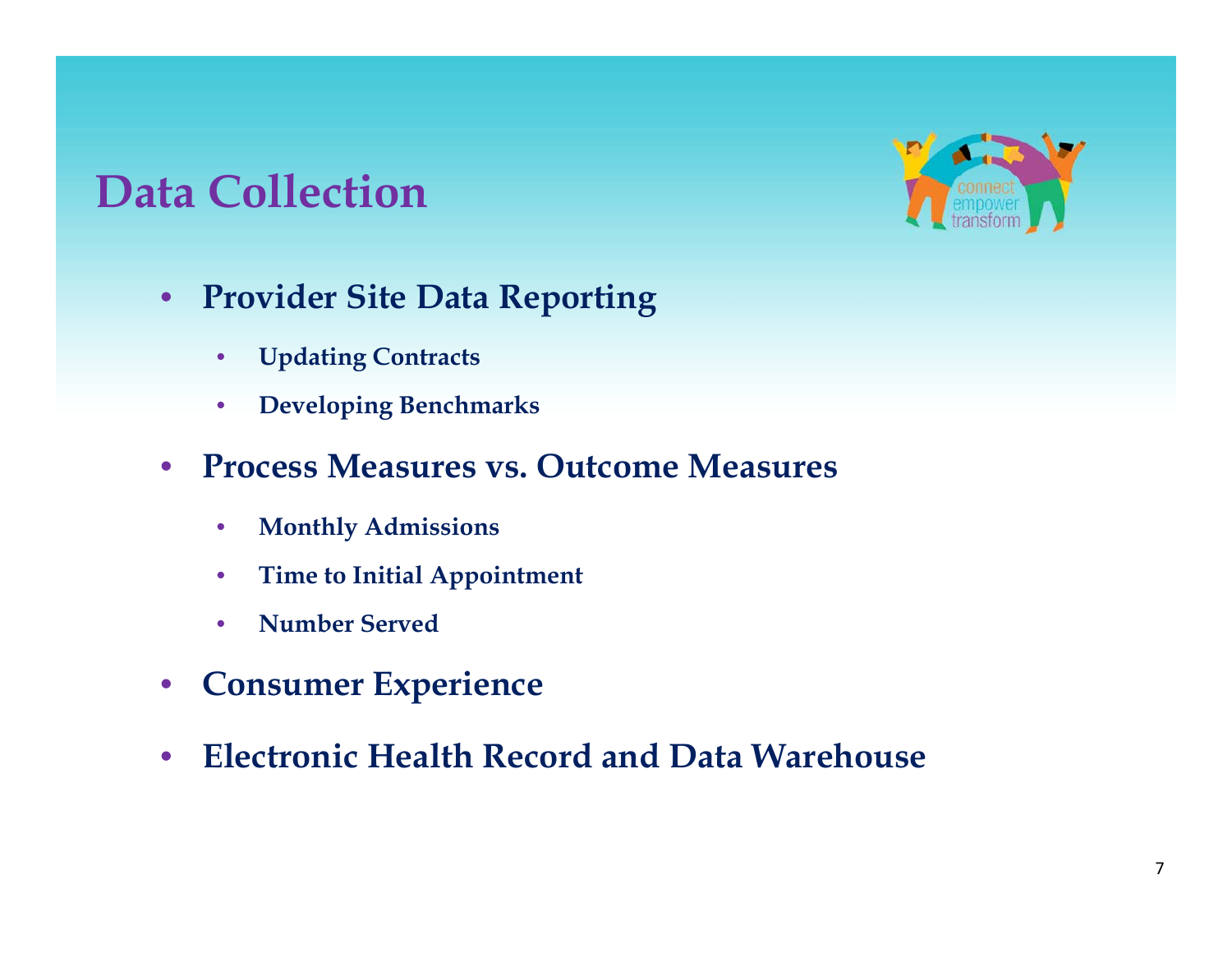#### **O D utcome Data**



#### **Adult/Older Adult**

- $\bullet$ No Show Rates
- $\bullet$ Engagement in Service
- $\bullet$ Milestone of Recovery Scale (MORS)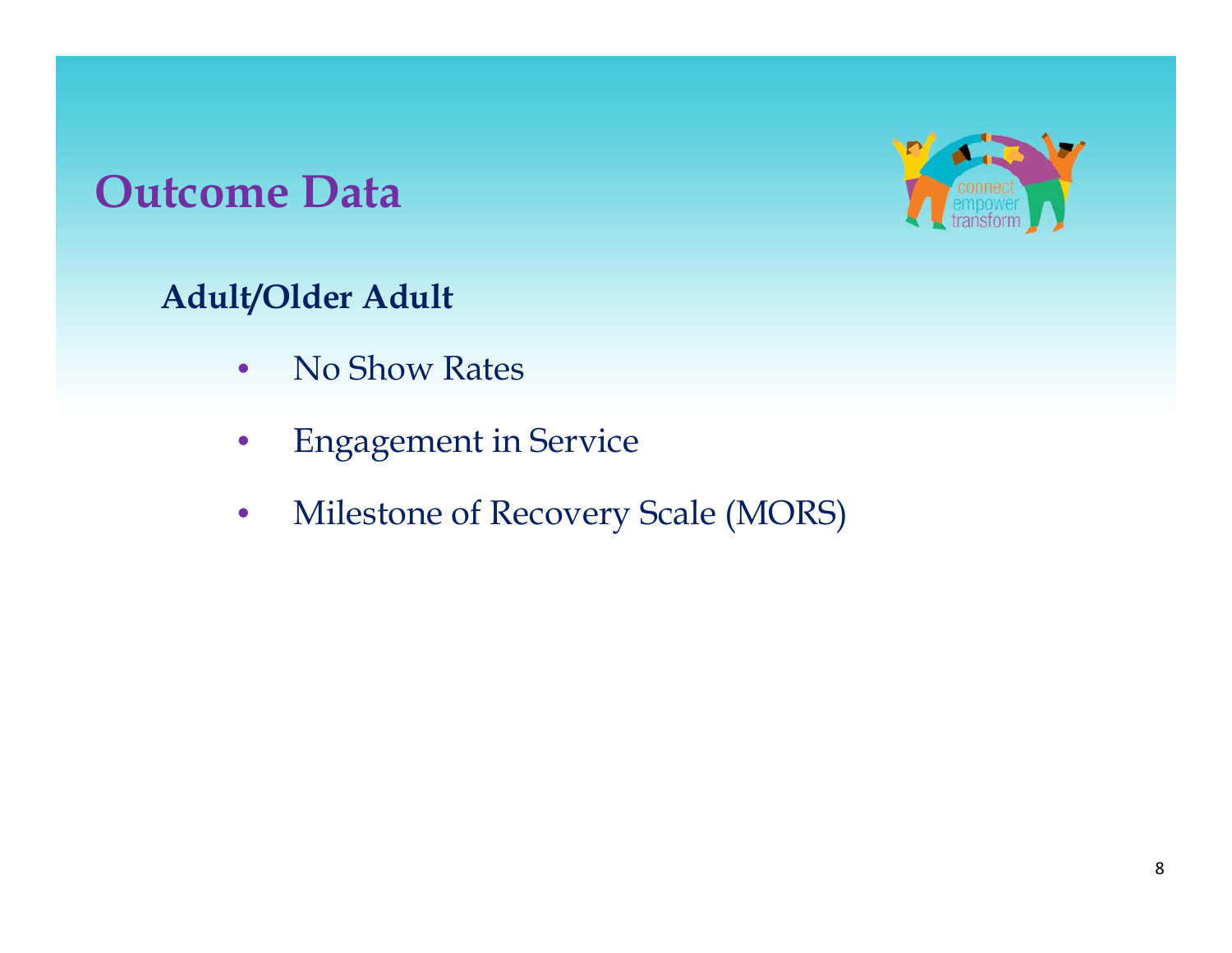#### **O D utcome Data**



**Family & Children**

- $\bullet$ No Show Rates
- •Engagement in Service
- •Child and Adolescent Needs and Strengths (CANS)